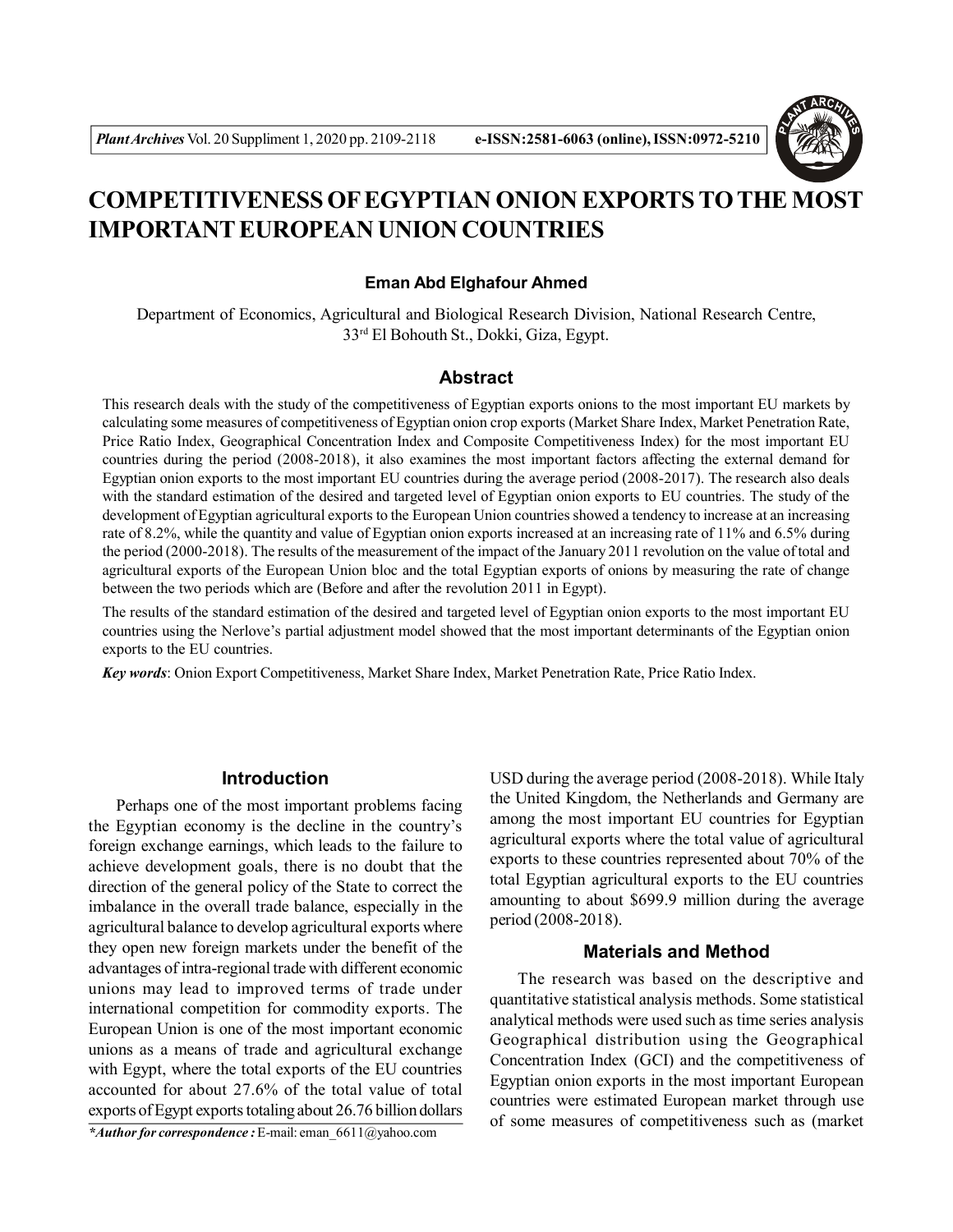share index, market penetration rate, price ratio index, composite index of competitiveness). The regression analysis method was used to estimate the external demand functions on the quantity of Egyptian exports of onion crop in the most important European countries to determine the most important and influential economic variables in the external demand for Egyptian onion exports in these countries was also used. The least squares method was used to estimate the features of functions: 1. the compatibility of function coefficients signals with economic logic, 2. the significance of function coefficients with statistical logic through the test (t), 3. the significance of the effect of independent variables combined on the dependent variable through the test (F). The DW Watson test was also used to detect whether there was a self-correlation. In addition to use Nerlove's partial Adjustment Model to estimate the desired and targeted level of Egyptian onion exports in the most important European countries. The study relied on secondary data published in several official bodies such as the Ministry of Agriculture and Land Reclamation, foreign trade bulletins issued by the Central Agency for Public Mobilization and Statistics, in addition to the Central Agency for Public Mobilization and Statistics database on the website and the FAO database and the database of the United Nations foreign trade, as well as the use of some researches, theses, studies and scientific books and Arabic and foreign related to the subject of the study.

#### **Research Problem**

One of the most important problems facing the Egyptian economy is the decline in the outcome of the state of foreign exchange. This leads to the failure to achieve development goals, Egypt exports are one of the main sources of foreign exchange, especially deficit in the Egyptian trade balance, which amounted to about 51.31 billion dollars in 2018 while the onion crop is considered one of the most important agricultural export crops in Egypt, where the value of exports of onion crop about \$116.54 million in 2018, where the United Kingdom, the Netherlands, Italy and Germany are the most important EU countries importing Egyptian onion crops. The total value of onion exports to these countries about 24.2 million dollars, representing about 13.4% of the total Egyptian onion exports of about 180.3 million dollars during the average period (2008-2018). However, despite the competitiveness of Egypt in the production and export of onions, the quantity of Egyptian exports of onion has declined from about 1219.1 thousand tons in 2015 to about 444.7 thousand tons in 2018, a decrease of about 774 thousand tons, representing about 64% of its quantity in 2015, which necessitated the study of the competitiveness of the Egyptian onion crop in the most important European countries.

## **Aim of the Research**

The research aims to study the competitiveness of Egyptian onion exports to the most important EU countries by studying the following:

**1.** The impact of the revolution (25 January 2011) on the total exports, agricultural exports and agricultural exports to the EU bloc market and the total Egyptian exports of onions by measuring the rate of change between the two periods (before and after the revolution).

**2.** Development of the value of agricultural exports of the European Union bloc during the period (2008-2018).

**3.** Evolution of the total quantity and value of Egyptian onion exports during the period (2008-2018).

**4.** Geographical distribution of onion crop for the most important foreign markets during the period (2008- 2018).

**5.** Competitiveness of onion crop exports in the most important EU countries by calculating some competitiveness indicators (market share index, market penetration rate, price ratio index, composite index of competitiveness).

**6.** Determinants of the external demand functions of Egyptian onion exports in the most important EU countries (UK, Netherlands, Italy, Germany) during the period (2008-2017) through the standard estimation of external demand functions on Egyptian onion exports in those European markets.

**7.** A standard estimate of the desired and targeted level of Egyptian onion exports to the most important EU countries using the Nerolov partial adjustment model.

**8.** Predicting the Egyptian onion exports to the most important EU countries till 2023.

#### **Results**

**1.** The study showed that the value of the geographic concentration coefficient of the Egyptian exports onions amounted to about 0.48, which reflects that importation foreign markets for the Egyptian Exported onion crop was limited during the average period, therefore we must work to open other new markets to benefit from the EU agreement.

**2.** The market share index value of Egyptian exports onions to the most important European countries shows an increase for the United Kingdom, the Netherlands and Italy, while the to Germany market were decrease.

**3.** It was found that the Egyptian onion crop had a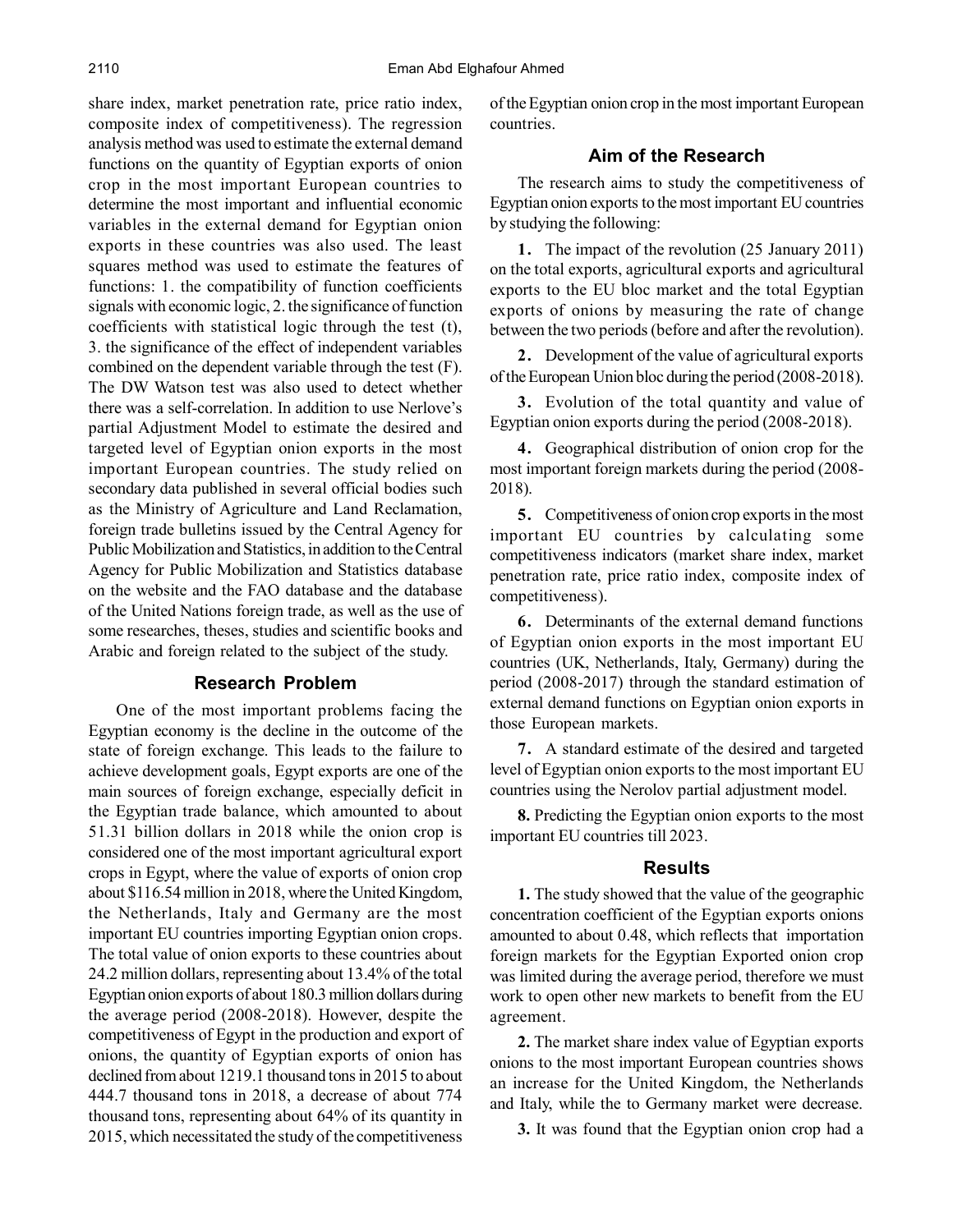**Table 1:** Evolution of the total value of total and agricultural exports and agricultural exports of the EU bloc and onion exports during the average period (2000-2018) (Value: US \$ million - Quantity: Thousand tons)

|                        | <b>Total</b> | Agricul-       | <b>Agricultural</b> | <b>Exports</b> |                        |
|------------------------|--------------|----------------|---------------------|----------------|------------------------|
| <b>Years</b>           | $Ex-$        | tural          | <b>Exports to</b>   |                | <sub>of</sub>          |
|                        | ports        | <b>Exports</b> | <b>European</b>     |                | onions                 |
|                        |              |                | <b>Union</b>        |                | <b>Values Quantity</b> |
| 2000                   | 4699         | 509            | 157.3               | 147.8          | 12.4                   |
| 2001                   | 4143         | 530            | 161.6               | 166.4          | 14.2                   |
| 2002                   | 4678         | 671            | 198.0               | 293.4          | 23.6                   |
| 2003                   | 6166         | 776            | 210.0               | 320.2          | 33.0                   |
| 2004                   | 7678         | 1105           | 320.0               | 328.0          | 33.7                   |
| 2005                   | 10643        | 918            | 273.4               | 300.9          | 30.9                   |
| 2006                   | 13715        | 855            | 274.6               | 204.7          | 23.8                   |
| 2007                   | 16180        | 1203           | 363.4               | 201.2          | 36.0                   |
| 2008                   | 26258        | 2090           | 556.1               | 246.4          | 97.1                   |
| 2009                   | 24206        | 2968           | 656.8               | 234.7          | 168.3                  |
| 2010                   | 27359        | 3131           | 615.6               | 512.3          | 227.2                  |
| <b>Average</b>         |              |                |                     |                |                        |
| $(2000 - 2010)$        | 1348         | 1341           | 344.3               | 268.7          | 63.7                   |
| 2011                   | 31550        | 3026           | 671.3               | 290.8          | 215.4                  |
| 2012                   | 29264        | 2684           | 607.0               | 347.7          | 154.2                  |
| 2013                   | 28696        | 2867           | 687.5               | 371.7          | 201.8                  |
| 2014                   | 27542        | 2953           | 796.8               | 366.9          | 168.5                  |
| 2015                   | 21340        | 2852           | 720.1               | 1219.1         | 263.5                  |
| 2016                   | 22580        | 2697           | 778.2               | 441.4          | 197.3                  |
| 2017                   | 26397        | 2802           | 821.2               | 566.2          | 206.7                  |
| 2018                   | 29215        | 2792           | 787.8               | 444.7          | 116.5                  |
| Average period         |              |                |                     |                |                        |
| $(2018 - 2011)$        | 27073        | 2834           | 733.7               | 531.1          | 190.5                  |
| <b>Overall average</b> | 19069        | 1970           | 508.3               | 379.2          | 117.1                  |
| <b>Measure the</b>     |              |                |                     |                |                        |
| impact change          |              |                |                     |                |                        |
| between the            | 104.4        | 111.3          | 113.1               | 97.6           | 199.2                  |
| two periods            |              |                |                     |                |                        |

Source: Compiled and calculated from

low penetration rate for Germany market so, we need to benefit from the experiences of competing countries in the export of the most important agricultural crops.

**4.** It is very important of having sufficient data for Egyptian exporters on foreign markets, especially European market and encouraging studies that study the external demand for Egyptian agricultural exports.

**5.** Directing agricultural policies towards expanding the cultivation and production of onions to increase of Egyptian exports from it. Also the results show the amount of crop forecasting Egyptian onion exports to the most

important EU countries until the year 2023 that is expected to decrease the amount of Egyptian onion exports.

# **Discussion**

**First:** The evolution of the general time trend of the study variables during the period (2000-2018).

The review of the data table 1, that the total value of total exports amounted to about 13.25 billion dollars over the average pre-revolutionary period (2000-2010), While it increased to about 27.07 billion dollars during the average period after the revolution (2011-2018), the rate of change between the periods before and after the revolution was about 104.4%. This indicates the positive impact of the revolution on increasing the total value of total exports, thus reducing the gap in the Egyptian trade balance, while the total value of agricultural exports reached about 1.341 billion dollars during the average period (2000-2010), While it increased to about \$2.834 billion during the average period (2011-2018), the rate of change between the periods before and after the revolution was about 111.3% this indicates the positive impact of the revolution on increasing the total value of agricultural exports, thus reducing the gap in the Egyptian agricultural balance.

**1.** Central Agency for Public Mobilization and Statistics, Foreign Trade Bulletin, various issues.

**2.** The website of the Central Agency for Public Mobilization and Statistics: www.capmas.gov.eg.

The study of the development of the total value of the total Egyptian exports showed that it increased from about 4.7 billion dollars in 2000 to about 29.2 billion dollars in 2018, an increase

representing about 522% of its value in 2000 - table 1. The estimation of the time trend formula for the evolution of the total value of total exports during the period (2000- 2018) shows that it has taken a growing trend of statistical significance which reached about \$ 1,517.6 million, which represents about 8.0% of the average study period of about \$19.07 billion - table 2, While the study of the development of the total value of Egyptian agricultural exports showed that it increased from about 509 million dollars in 2000 to about 2.79 billion dollars in 2018, an increase representing about 449% of its value 2000- table 1. By estimating the time trend formula for the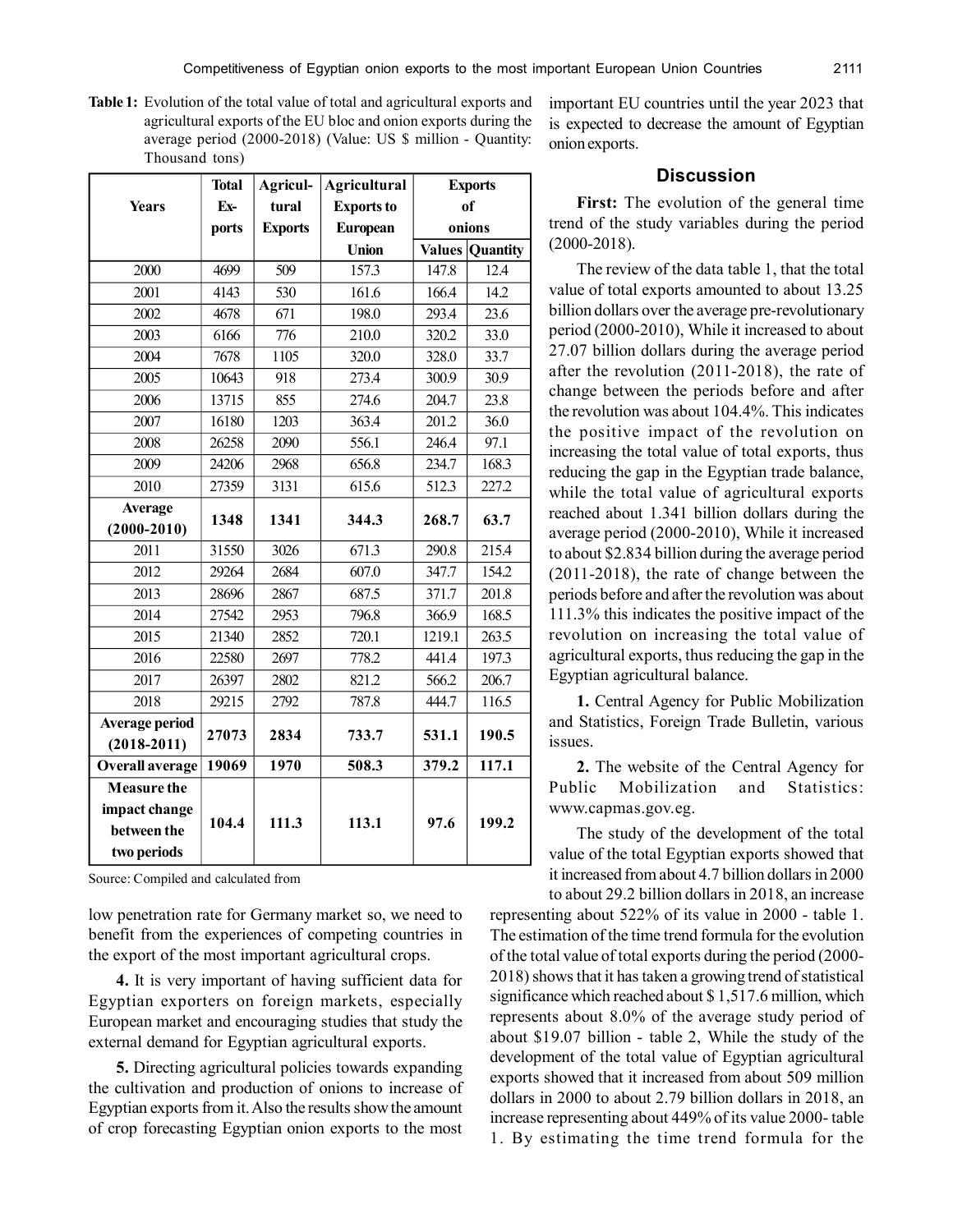| <b>Variable</b>                                           | equation                                   | $\mathbf{R}^2$ |                      | Average | growth |
|-----------------------------------------------------------|--------------------------------------------|----------------|----------------------|---------|--------|
|                                                           |                                            |                |                      |         | rate   |
| Total exports value                                       | $v = 3892.5 + 1517.6 X_{1}(6.87)^{**}$     | 0.735          | $47.2$ <sup>**</sup> | 19069   | 8.0    |
| Total exports value of agricultural                       | $v = 345.9 + 162.4 X (7.62)^{**}$          | 0.774          | $58.1^{**}$          | 1970    | 8.2    |
| The exports value of Egyptian agricultural to the EU bloc | $v = 91.03 + 41.7 X (14.21)^{**}$          | 0.922          | $ 201.8^{**} $       | 508.3   | 8.2    |
| Total Export Value of Onion                               | $v = 11.25 + 12.8 X_s (5.95)^{**}$         | 0.675          | 35.4**               | 117.1   | 11.0   |
| Total Exports quantity of Onion                           | $v = 132.67 + 24.65 X(3.00)$ <sup>**</sup> | 0.347          | $9.0^{**}$           | 379.2   | 6.5    |

Source: Compiled and calculated from table 1. Significant at a probability level of 0.01. \* Significant at a probability level of 0.05\*\*

development of the total value of agricultural exports during the period (2000-2018), it turned out to have taken an increasing statistically significant trend of about \$162.4 million this represents about 8.2% of the average study period of about US \$1.97 billion (Table 2).

As shown by the study of the evolution of Egyptian agricultural exports to the EU bloc, it has increased from about \$157.3 million in 2000 to about 787.8 million dollars in 2018, representing an increase of about 401% of its value in 2008 - table 1 and estimate the time trend of the evolution of Egyptian agricultural exports to the bloc, the European Union during the period equation (2000 - 2018) and the trend were growing up reached about \$41.7 million representing 8.2% of the average study period of about \$508.3 million table 2.

According to the study of the evolution of the total value of exports of onion crop, it increased from \$12.4 million in 2000 to about \$116.4 million in 2018, an increase representing about 841% of its value in 2008 - table 1 after estimating the time trend equation of the evolution of the export onion value the general trend has taken an increasing of about \$12.8 million Representing about 11%

**Table 3:** The development of Egyptian agricultural exports distributed among the EU bloc in million dollars during the average period (2008-2018)

| <b>Country</b>       | <b>Value</b> | $\frac{0}{0}$ |
|----------------------|--------------|---------------|
| United kingdom       | 172.89       | 24.7          |
| Italy                | 138.53       | 19.8          |
| Germany              | 111.41       | 15.9          |
| Netherlands          | 66.07        | 9.4           |
| Belgium              | 57.82        | 8.3           |
| Greece               | 31.03        | 4.4           |
| France               | 28.38        | 4.1           |
| Spain                | 18.53        | 2.6           |
| Republic of Slovenia | 10.28        | 1.5           |
| Poland               | 8.51         | 1.2           |
| Other countries      | 56.41        | 8.1           |
| <b>Total</b>         | 699.9        | 100           |

Source: Compiled and calculated from:

of the average of about \$117.1 million table 2, while the study of the evolution of the total exports onion quantity crop, it increased from 147.8 thousand tons in 2000 to about 444.7 thousand tons in 2018, which is representing an increase to 201% of the quantity which done in 2008 from table 1. On the basis of estimating the time trend formula for the development of the exports onion quantity crop, it has taken an increasing general trend of about 24.65 thousand tons representing about 6.5% of the average of about 379.2 thousand tons table 2.

**Second:** The geographical distribution of Egyptian onion exports during the period (2008-2018).

Data from table 3 shows that the United Kingdom, the Netherlands, Italy and Germany represented about 70% of the total Egyptian agricultural exports to the EU countries amounting to about \$699.9 million during the average period (2008-2018).

**1.** Central Agency for Public Mobilization and Statistics, Foreign Trade Bulletin, various issues.

**2.** The website of the Central Agency for Public Mobilization and Statistics: www.capmas.gov.eg

As shown in table 4, the number of imported foreign markets for Egyptian onions is mainly Saudi Arabia, Russian Federation, United Kingdom, Netherlands, United Arab Emirates, Kuwait, Libya, Jordan, Oman, Syria, Lebanon, Italy, Iraq, Romania, India and Bahrain, by studying the geographical distribution of the quantity of Egyptian onion crop exports in the foreign markets during the average period (2008-2018), it was revealed that Saudi Arabia is the first importer market from Egyptian onions with an average quantity of about 38.9 thousand tons representing 31.9% of the total quantity of the Egyptian onion exports quantity to foreign markets amounting to about 122 thousand tons during the average period (2008- 2018) while the Russian Federation ranked second with 110.44 thousand tons representing about 23.18%. The Netherlands, Kuwait, the United Arab Emirates, the United Kingdom, Syria, Jordan, Libya, Lebanon, Oman, Iraq, Italy, Romania, India, Bahrain and other countries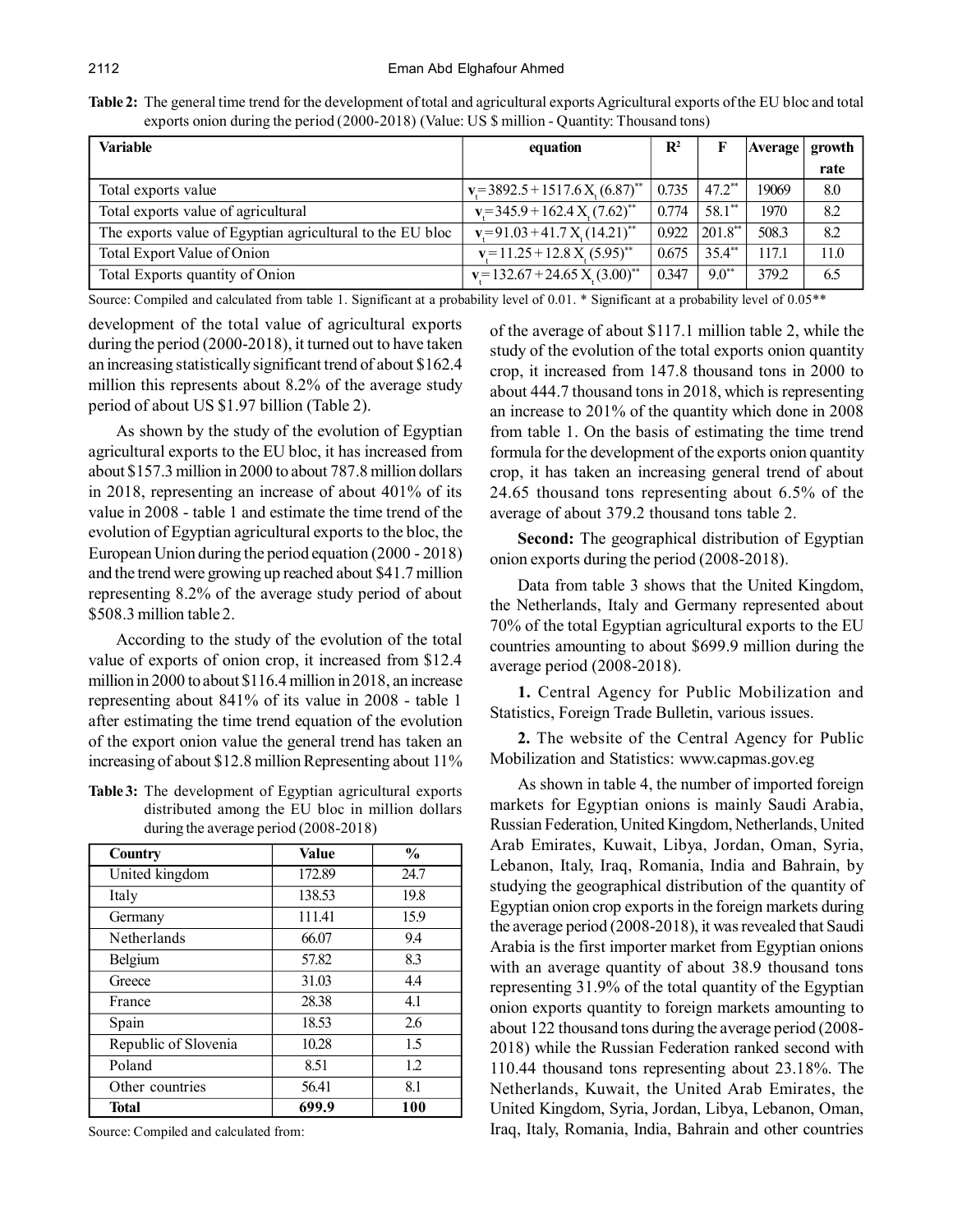| <b>Country</b>                       | <b>Quantity of exports</b> | $\frac{6}{6}$ | Value of exports        | $\frac{0}{0}$  | <b>Export price</b> |
|--------------------------------------|----------------------------|---------------|-------------------------|----------------|---------------------|
|                                      | onion (Thousand tons)      |               | onion (Million dollars) |                | (USD/ton)           |
| Saudi                                | 194.24                     | 40.77         | 84.34                   | 46.77          | 434.1               |
| United Russia                        | 110.44                     | 23.18         | 20.62                   | 11.44          | 186.7               |
| United kingdom                       | 14.41                      | 3.02          | 10.76                   | 5.97           | 746.5               |
| Netherlands                          | 21.65                      | 4.54          | 10.03                   | 5.56           | 463.3               |
| <b>UAE</b>                           | 16.20                      | 3.40          | 8.50                    | 4.72           | 524.8               |
| Kuwait                               | 20.93                      | 4.39          | 7.37                    | 4.08           | 351.8               |
| Libya                                | 10.27                      | 2.16          | 4.58                    | 2.54           | 445.7               |
| Jordan                               | 12.13                      | 2.55          | 4.40                    | 2.44           | 362.6               |
| Oman                                 | 7.57                       | 1.59          | 4.17                    | 2.31           | 550.4               |
| Syria                                | 12.20                      | 2.56          | 3.63                    | 2.01           | 297.5               |
| Lebanon                              | 9.64                       | 2.02          | 3.47                    | 1.92           | 359.7               |
| Italy                                | 5.46                       | 1.15          | 2.49                    | 1.38           | 455.7               |
| Iraq                                 | 6.08                       | 1.28          | 2.38                    | 1.32           | 390.8               |
| Romania                              | 4.93                       | 1.03          | 1.60                    | 0.89           | 324.4               |
| India                                | 3.31                       | 0.69          | 1.55                    | 0.86           | 468.0               |
| Bahrain                              | 2.42                       | 0.51          | 1.21                    | 0.67           | 499.5               |
| Other                                | 24.6                       | 5.16          | 92                      | 5.11           | 375.1               |
| <b>Total</b>                         | 476.5                      | 100.00        | 180.3                   | <b>100</b>     | 425.7               |
| Geographic concentration coefficient | 0.48                       |               | 0.50                    | $\blacksquare$ | $\blacksquare$      |

**Table 4:** Geographical Distribution of Onion Exports in Foreign Markets During the Average Period (2008-2018)

Source: Compiled from: 1- Central Agency for Public Mobilization and Statistics website: www.capmas.gov.eg.

other percentages were about 4.54%, 4.39%, 3.4%, 3.02%, 2.56%, 2.55%, 2.16%, 2.02%, 1.59%, 1.28%, 1.15%, 1.03%, 0.69%, 0.51% and 5.16% respectively. Of the total exports quantity of Egyptian onion for the external markets during the average period (2008-2018). It was also found that the average export price of Egyptian onions ranged from a minimum of about 186.7 USD/ton to the Russian Federation and a maximum of about 746.5 USD/ton United Kingdom, while the average

**Table 5:** Evolution of onion market share index for the most important European countries during the period (2008-2018).

| <b>Years</b> | UK   | <b>Netherland</b> | <b>Italy</b> | <b>Germany</b> |
|--------------|------|-------------------|--------------|----------------|
| 2008         | 1.88 | 4.40              | 3.29         | 0.47           |
| 2009         | 3.01 | 5.19              | 4.44         | 0.26           |
| 2010         | 1.53 | 5.21              | 9.55         | 0.15           |
| 2011         | 1.91 | 5.42              | 4.28         | 0.26           |
| 2012         | 2.83 | 5.61              | 4.49         | 0.26           |
| 2013         | 1.93 | 7.90              | 6.36         | 0.44           |
| 2014         | 4.65 | 7.94              | 8.23         | 0.74           |
| 2015         | 3.03 | 11.31             | 7.33         | 0.80           |
| 2016         | 3.21 | 13.38             | 7.79         | 0.84           |
| 2017         | 5.88 | 21.16             | 16.87        | 1.14           |
| 2018         | 5.84 | 14.65             | 6.51         | 0.86           |
| Average      | 2.94 | 8.16              | 6.50         | 0.47           |

Source: Compiled and calculated from reference data (1), (2)

export price of Egyptian onions reached about \$425.7/ ton over the average study period table 4.

The geographical concentration of exports Egyptian onion was calculated using Gini-Hirschmann coefficient. Where the value of the index ranges from zero to the right one and when the coefficient value closer to the correct one, this indicates the distribution of exports to a few foreign markets. If the value is close to zero indicates that the expansion and diversification of imported commodity markets, shown from table 4 the value of the geographical concentration coefficient of the quantity and value of Egyptian exports of onion crop was about 0.48 and 0.50 respectively Thus, the geographical concentration factor is relatively high, which reflects the limited external markets imported for the Egyptian onion crop during the average period (2008-2018).

**2.** Website of the Foreign Trade Map www.trademap.org

**Third:** Competitiveness Indicators for Exports Egyptian Onion Crop in European Countries Major:

This section deals with measuring the competitiveness of Egyptian exports of onion crop in the most important European countries by calculating the competitiveness indicators which include that (Market Share Index, Market Penetration Index, Price Ratio Index, Composite Competitiveness Index).

**1.** Market share index of Egyptian onion exports in the most important European countries during the period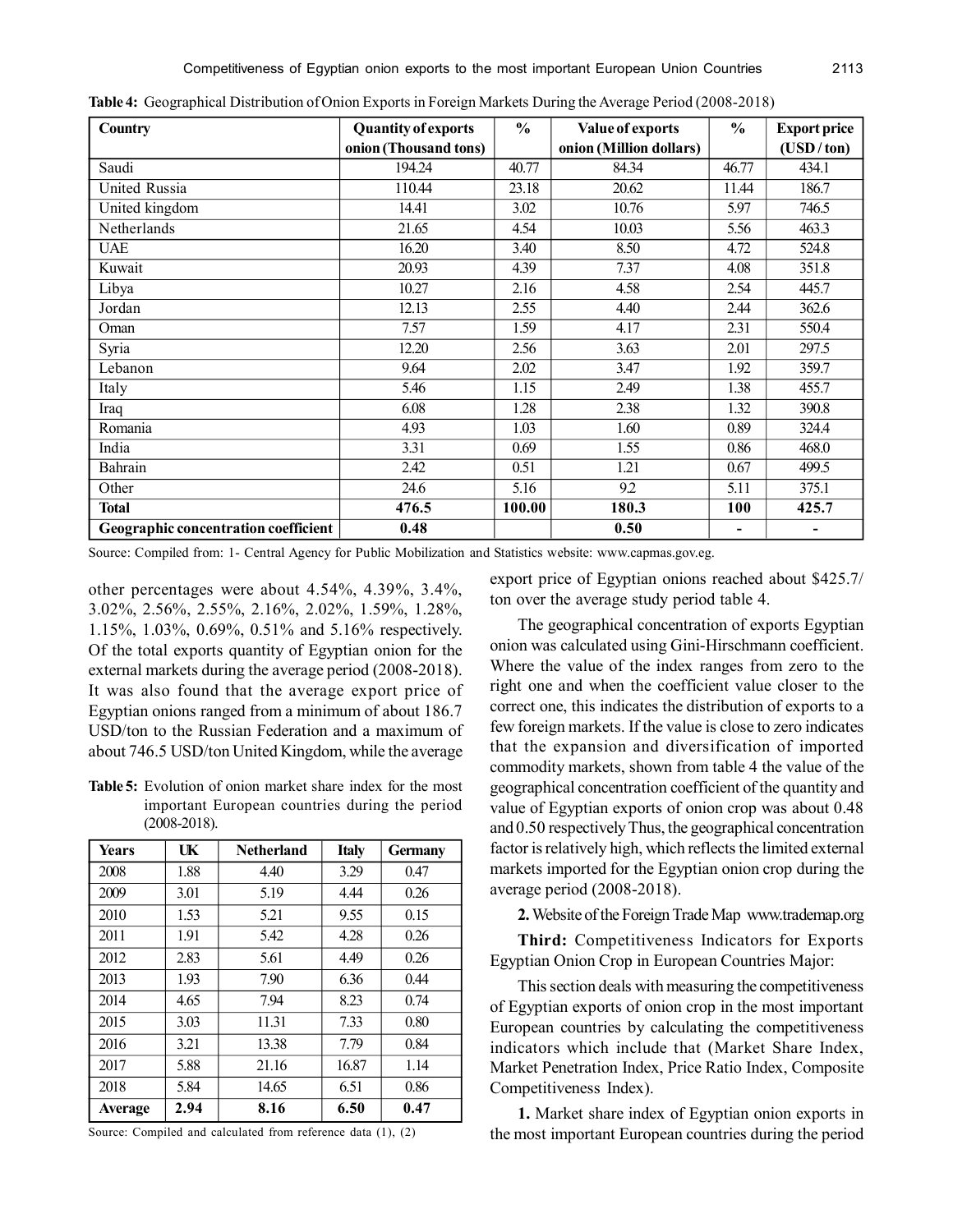**Table 6:** Evolution of the market penetration rate of onion crop for the most important European countries during (2008-2018).

| <b>Years</b> | UK   | <b>Netherland</b> | <b>Italy</b> | <b>Germany</b> |
|--------------|------|-------------------|--------------|----------------|
| 2008         | 1.56 | 5.38              | 1.01         | 0.26           |
| 2009         | 1.19 | 2.22              | 0.56         | 0.08           |
| 2010         | 1.50 | 76.76             | 2.97         | 0.11           |
| 2011         | 1.75 | 16.23             | 0.97         | 0.19           |
| 2012         | 1.70 | 12.01             | 1.24         | 0.12           |
| 2013         | 2.31 | 33.26             | 1.50         | 0.37           |
| 2014         | 3.38 | 257.43            | 1.46         | 0.42           |
| 2015         | 2.95 | 20.66             | 1.30         | 0.32           |
| 2016         | 1.32 | 40.04             | 1.37         | 0.23           |
| 2017         | 1.62 | 8.61              | 1.05         | 0.14           |
| 2018         | 2.06 | 7.54              | 0.84         | 0.10           |
| Average      | 1.84 | 18.4              | 1.19         | 0.18           |

Source: Compiled and calculated from reference data (1), (2)

(2008-2018): The market share index is calculated by dividing the value of a country's exports from a given commodity by the total value of world exports of the commodity, the market share index reflects the presence of the exporting country in foreign markets.

 Table 5, shows that the average market share index of Egyptian exports of onion crop during the period (2008- 2018) has increased from 2008 to 2018 by an increase of about 211%, 233%, 98.1% and 83.4% for the countries markets respectively United Kingdom, Netherlands, Italy, Germany, this indicates an increase in the market share of exports Egyptian onion in European countries, ranging from an upper limit of 8.16% for the Netherlands market and a minimum of 0.47% for the German market during the study period (2008-2018).

**2.** Market Penetration Indicator for Egyptian Onion Exports in Major European Markets during the Period (2008-2018): This indicator measures the ability of the crop or a particular commodity to penetrate certain export markets when the value of the market penetration indicator Turn to higher, it means that the market is more acceptable to the commodity this means that this crop is more able to penetrate the market under study and is measured by the following equation:

 $\text{MPR}_{ij} = [\text{M}_{ijt} \ / ( \text{Q}_{ij} + \text{M}_{ij} - \text{X}_{ij} )]$ Where:

 $M_{\text{int}}$ : Represents the imports quantity of the country i from crop j from a particular country..

 $M<sub>ii</sub>$ : Represents the imports quantity of the country i of crop j

 $Q_{ii}$ : represents Quantity of crop production j in

country i

 $X_{ij}$ : represents the export amount of crop j by country i

\*
$$
C_{jx}
$$
 =100 $\sqrt{\sum \frac{(X_{sj})^2}{(X_i)^2}}$ 

 $C_{ix}$ : represents the coefficient of geographical concentration of the quantity and value of Egyptian exports of the crop.

 $X_{s}$ : represents the quantity or value of Egyptian exports of the crop destined for a particular country.

 $X_i$ : represents the total quantity or value of Egyptian exports of the crop.

It is clear from table 6 that the Netherlands market is the largest market penetrated by Egyptian onions. It was about 18.4% on average and UK market with about 1.84%. Then the market of Italy by about 1.19%, followed by Germany market by about 0.18%. The market penetration index of the onion crop in the EU countries increased from 2008 to 2018, by an increase of about 31.6%, 40.1% to the UK and Netherlands markets respectively this indicates an increase in the market share of Egyptian onion exports in those European markets, while the index of market penetration rate of onion crop in Italy and Germany decreased during the study period by 17.5% and 60.3% respectively.

**3.** Price Ratio of Egyptian Onion Exports in the important European Countries markets (2008-2018): It is calculated by dividing the export price of competing countries from a crop/Egypt's export price for the same crop. If the value of this indicator up to correct one. This indicates that Egypt has a competitive price advantage in exporting this crop and vice versa.

| Years   | UK   | <b>Netherland</b> | <b>Italy</b> | <b>Germany</b> |
|---------|------|-------------------|--------------|----------------|
| 2008    | 1.58 | 1.89              | 1.77         | 1.35           |
| 2009    | 0.78 | 1.06              | 0.70         | 0.79           |
| 2010    | 1.93 | 1.77              | 1.78         | 1.65           |
| 2011    | 1.72 | 1.64              | 1.49         | 1.87           |
| 2012    | 1.28 | 1.45              | 1.44         | 1.25           |
| 2013    | 2.18 | 1.58              | 1.09         | 1.92           |
| 2014    | 1.39 | 1.22              | 1.11         | 1.48           |
| 2015    | 1.93 | 1.23              | 1.01         | 0.94           |
| 2016    | 0.79 | 0.91              | 0.98         | 0.73           |
| 2017    | 0.58 | 0.68              | 0.45         | 0.34           |
| 2018    | 0.67 | 0.79              | 0.74         | 0.35           |
| Average | 1.35 | 1.29              | 1.14         | 1.15           |

**Table 7:** Evolution of the Price Ratio Index of Onion Crop for Major European Countries (2008-2018).

Source: Compiled and calculated from data tables (4), (5) and (6)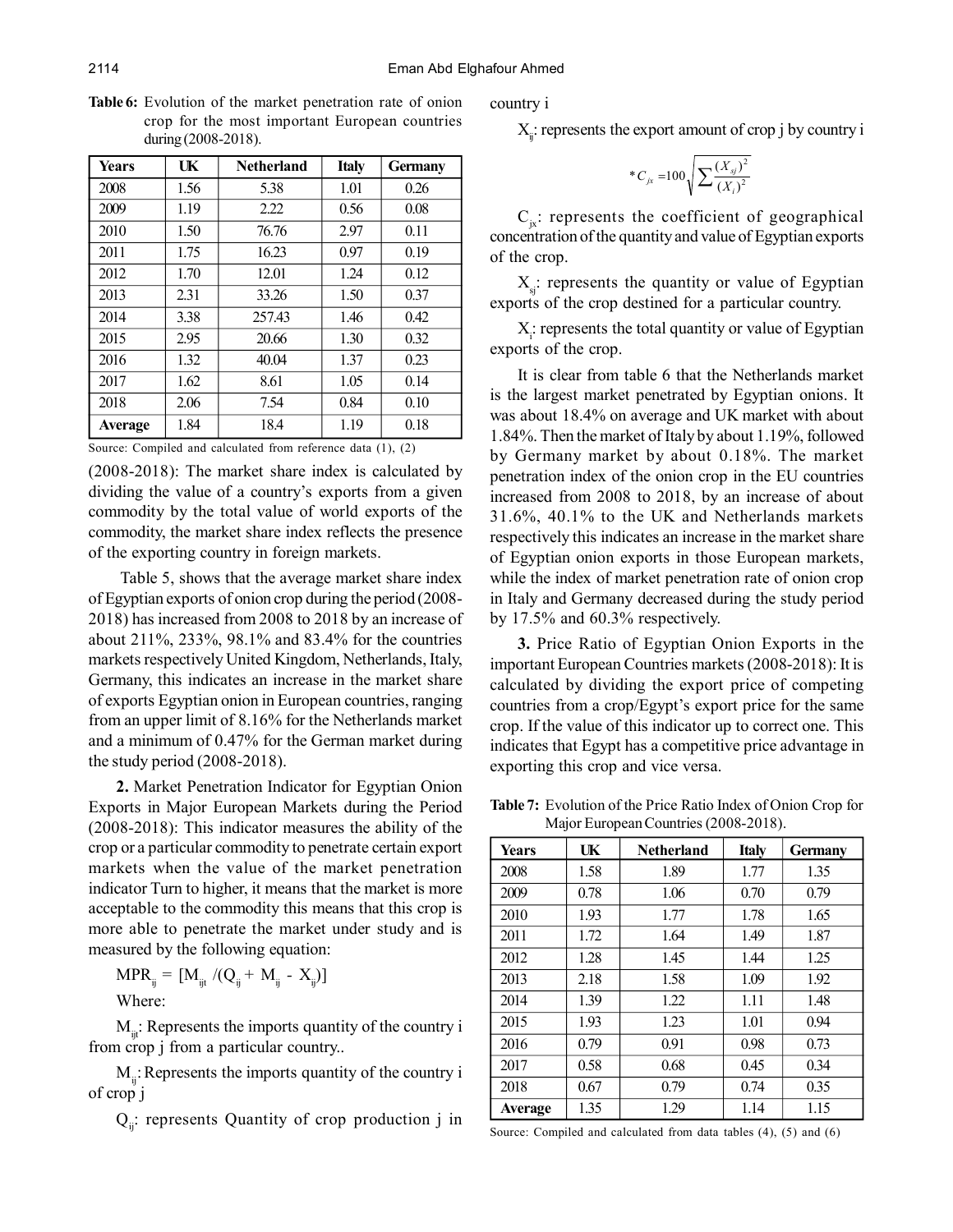| <b>Years</b>   | UK   | <b>Netherland</b> | <b>Italy</b> | <b>Germany</b> |
|----------------|------|-------------------|--------------|----------------|
| 2008           | 1.68 | 3.89              | 2.02         | 0.69           |
| 2009           | 1.66 | 2.83              | 1.90         | 0.38           |
| 2010           | 1.65 | 27.91             | 4.76         | 0.64           |
| 2011           | 1.79 | 7.76              | 2.25         | 0.77           |
| 2012           | 1.94 | 6.36              | 2.39         | 0.54           |
| 2013           | 2.14 | 14.24             | 2.98         | 0.91           |
| 2014           | 3.14 | 88.86             | 3.60         | 0.88           |
| 2015           | 2.64 | 11.06             | 3.22         | 0.69           |
| 2016           | 1.77 | 18.11             | 3.38         | 0.60           |
| 2017           | 2.69 | 10.15             | 6.12         | 0.54           |
| 2018           | 2.86 | 7.66              | 2.70         | 0.44           |
| <b>Average</b> | 2.18 | 18.1              | 3.21         | 0.64           |

**Table 8:** Evolution of the Composite Index of Onion Competitiveness for the Most Important European Countries (2008-2018).

Source: Compiled and calculated from data tables (4), (5) and (6)

Data from table 7, showed an increase in the price ratio index of the onion crop compared to the competing countries in the European as for the Egyptian export onion price, it averaged about 1.35, 1.29, 1.14 and 1.15 in the UK, Netherlands, Italy and Germany respectively, this indicates that Egypt is in terms of price competitiveness of the onion crop in those countries this is because of its lower export prices compared to competing countries.

**4.** Composite Index of Competitiveness of Egyptian Onion Crop Exports in Major European Countries (2008- 2018): The composite index of competitiveness reflects the country's competitiveness in foreign markets, which is the average of the previous three indicators, it is the market share, market penetration rate and price ratio, where value of the index were increase indicates that the country enjoys an advanced position compared with competing countries and vice versa. It is calculated by the following equation:

 $CICj = (M.S. + PRI + MPRij)/3$ 

Where:

CICj: Composite index of competitiveness in overseas markets..

M.S: Market Share Index..

PRI: Price Ratio Index (Competitive Position).

MPRij: Market Penetration Index.

Data table 8 shows that the comparative advantage and competitiveness of Egypt's onion exports indicator in the most important European market we found, it ranged from a minimum 0.64 in the German market to a maximum about 18.1 in the Netherlands during the average period which we study, so the competitiveness of Egypt's onion exports increased in the European Union by 70.6%, 96.9% and 33.2% for UK, Netherlands, Italy respectively during the study period, the competitiveness indicator of the Egyptian onion exports crop in the EU countries more than one so, this means that Egypt enjoys a competitive advantage in this countries compared to competing countries during the study period, otherwise stated the value of the indicator in the German market decreased by about 36.9% during the same period this means that Egyptian onions enjoy a competitive advantage in the German market compared to their competitors this may be due to lower market share indices, market penetration rate of Egyptian onion exports in Germany during the study period.

**Fourth:** Standard Estimation of External Demand Functions for Egyptian Onion Exports in the Major European Countries During the Period (2000-2017): The standard estimation of external demand functions was performed for the Egyptian onion crop to the most important European countries during the period (2000- 2017) to identify the most influential variables in external demand for onion crop in the most important European countries this is after using different mathematical images of functions like linear and half logarithmic and double logarithmic, so it was chosen as the best of these images based on the values (t) for the parameters of the independent variables contained in the function in addition to the tests  $F$  and  $R^{-2}$ . The functions involve external demand for onion crop in the most important European countries dependent variable, So it represents the amount of Egyptian exports of onion to the most important European countries in tons  $(Y_t)$  and several independent variables (explanatory) represented in,  $(X_1)$  total domestic production of onion yield per ton,  $(X_2)$  total domestic consumption of onion yield per ton,  $(X_3)$  exported price of onion crop in dollars / ton,  $(X_4)$ ,  $(X_5)$  exported quantity of onion crop competition for the most important countries in tons,  $(X_6)$ ,  $(X_7)$  export price of the most important markets for competitors Egyptian onion crop in dollars / ton,  $(X_8)$  official exchange rate in Egyptian pounds / dollars.

By estimating the external demand functions of the Egyptian onion crop in the most important European countries, the regression coefficients are consistent with statistical and economic logic in terms of sign, also the regression coefficients were significant at (0.01, 0.05).

We found from The double logarithmic model of the UK market showed there were a direct correlation between the exports quantity of Egyptian onion crop to the UK market  $(Y_t)$  and all of the local production of Egyptian onion  $(X_1)$ , Also  $(X_6)$  it means the Netherlands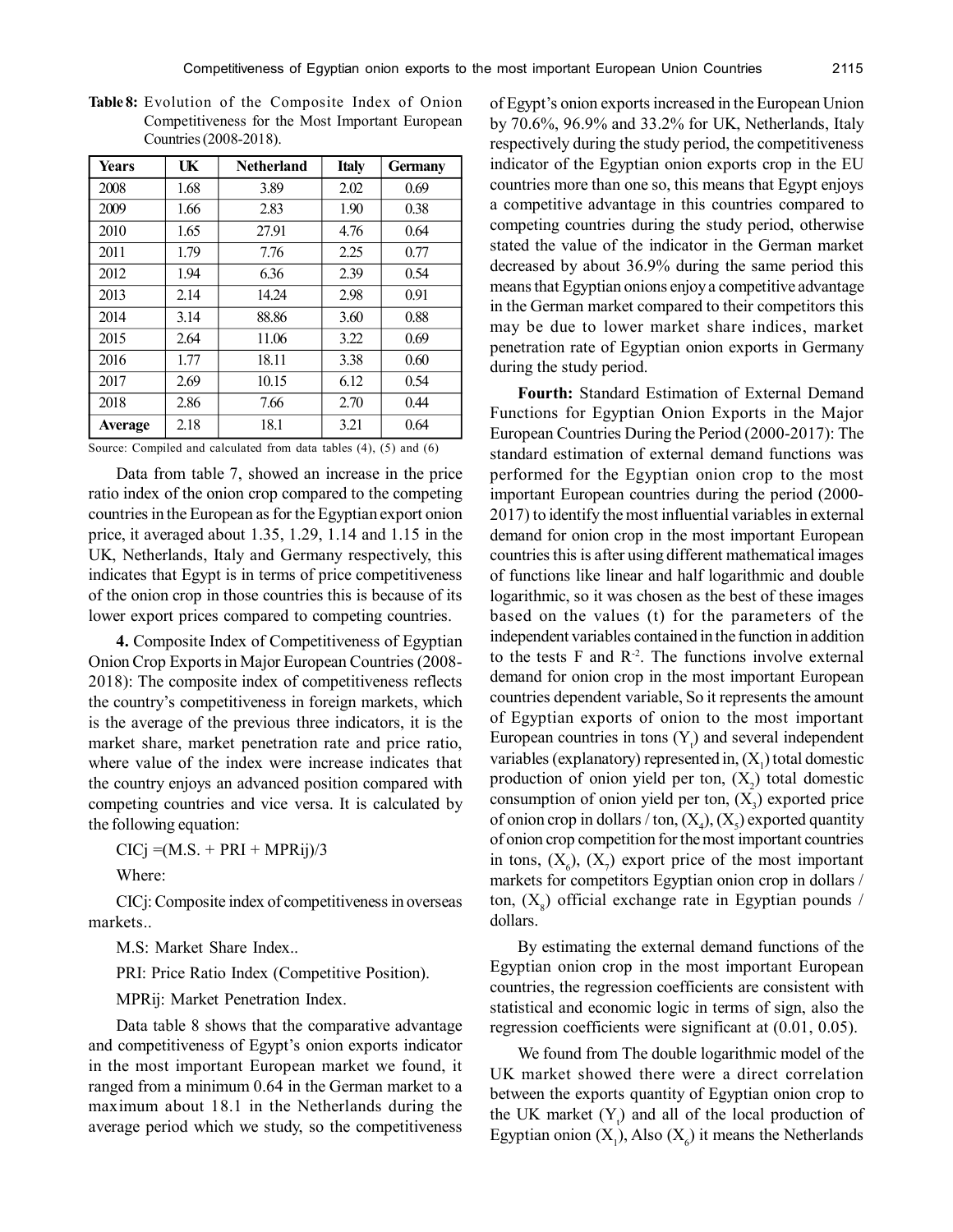| <b>Function</b>                         | <b>Model</b>                                                                                                                |  |  |  |  |
|-----------------------------------------|-----------------------------------------------------------------------------------------------------------------------------|--|--|--|--|
|                                         | $LogY_{1} = 25.126 + 1.549 LogX_{1} + 1.914 LogX_{6}$                                                                       |  |  |  |  |
| United kingdom (Double logarithmic)     | $(5.47)$ <sup>**</sup> $(4.60)$ <sup>**</sup> $(3.17)$ <sup>**</sup>                                                        |  |  |  |  |
|                                         | $R^{-2} = 0.760$ $D.W=1.6$<br>$F = 28.0$                                                                                    |  |  |  |  |
|                                         | LogY <sub>1</sub> =31.15+2.421 Log X <sub>1</sub> -2.379 LogX <sub>3</sub> +2.62 LogX <sub>7</sub> +2.369 LogX <sub>8</sub> |  |  |  |  |
| <b>Netherlands (Double logarithmic)</b> | $(4.56)$ <sup>**</sup> $(4.43)$ <sup>**</sup> $(3.60)$ <sup>**</sup> $(-3.54)$ <sup>**</sup> $(4.38)$ <sup>**</sup>         |  |  |  |  |
|                                         | $F=41.4$ $R^{-2}=0.905$ $D.W=1.7$                                                                                           |  |  |  |  |
|                                         | $LogY_t = 3.502 + 0.872 LogX_t$                                                                                             |  |  |  |  |
| Italy (Double logarithmic)              | $(2.00)^*$<br>$(1.95)^*$                                                                                                    |  |  |  |  |
|                                         | $F=4.0$ $R^2=0.447$ $D.W=1.6$                                                                                               |  |  |  |  |
|                                         | $LogY_t = 4.067 + 1.828LogX_t$                                                                                              |  |  |  |  |
| Germany (Double logarithmic)            | $(0.85)$ $(2.29)^{*}$                                                                                                       |  |  |  |  |
|                                         | $F=5.2$ $R^2=0.497$ $D.W=1.6$                                                                                               |  |  |  |  |

**Table 9:** Results of Evaluation of External Demand Functions of Egyptian Onion Crop in Major EU Countries (2000-2017).

Significant at a probability level of 0.01. \*Significant at a probability level of 0.05\*\*. Source: Compiled and calculated from table 3 by research

exported price of onion to the United Kingdom market, It was found that an increase of 1% in each lead we have indicated before to increasing the amount of Egyptian exports of onions to the market of the United Kingdom about 1.55%, 1.99% Respectively. It was also found that these variables account for about 76% of the change in the quantity of Egyptian exports of onions to the UK market - table 9. The double logarithmic model of the Netherlands market showed a direct correlation between the quantities of Egyptian exports of onion crop to the Netherlands market  $(Y_t)$ . Each of the following: local production of Egyptian onions  $(X_1)$ , Poland export price of onion to the Netherlands market  $(X_7)$ , the dollar

exchange rate against Egyptian Pound  $(X_8)$ , It was found that an increase of 1% in each of them leads to increase the quantity of Egyptian exports of onions to the Netherlands market by about 2.42%, 2.62% and 2.36%, respectively, While there was an inverse relationship between the quantity of Egyptian exports of onion crop to the Netherlands market  $(Y<sub>t</sub>)$  and the export price of Egyptian onions  $(X_3)$ , It was found that an increase of 1% in the export price of Egyptian onions leads to a decrease in the quantity of Egyptian exports of onions to the Netherlands market by about 2.38%. It was also found that these variables explain about 90.5% of the change in the quantity of Egyptian exports of onions to the

**Table 10:** Egyptian Onion Exports to Major European Countries during the Period (2000-2017).

| <b>Market</b> | <b>Function</b>          | <b>Model</b>                                                         |
|---------------|--------------------------|----------------------------------------------------------------------|
| <b>United</b> | <b>Basic model</b>       | $LogY_1 = 4.178 + 0.875 LogY_1 - 0.504 LogX_3$                       |
| kingdom       | $ $ (short term) Partial | $(5.13)$ <sup>**</sup> $(6.85)$ <sup>**</sup> $(-2.42)$ <sup>*</sup> |
|               | <b>Modification</b>      | $F=33.8$ $R^{-2}=0.794$ $D.W=1.7$                                    |
|               | Form (long-term)         | $LogY_t = 33.424 - 4.032 LogX_t$                                     |
| Nether-       | <b>Basic model</b>       | $LogY_1 = 3.919 + 0.787 LogY_1 - 0.211 LogX_2$                       |
| lands         | (short term) Partial     | $(3.95)$ <sup>**</sup> $(13.4)$ <sup>**</sup> $(-2.47)$ <sup>*</sup> |
|               | <b>Modification</b>      | $F=138$ $R^{-2}=0.942$ $D.W=2.4$                                     |
|               | Form (long-term)         | $LogY_t = 14.987 - 0.991 LogX_t$                                     |
| <b>Italy</b>  | <b>Basic model</b>       | $LogY_1 = 6.038 + 0.434 LogY_1 - 0.224 LogX_3$                       |
|               | (short term) Partial     | $(4.11)^{**}$ $(2.64)^{**}$ $(-1.97)^{*}$                            |
|               | <b>Modification</b>      | $F=4.7$ $R^2=0.617$ $D.W=1.6$                                        |
|               | Form (long-term)         | $LogY = 10.668 - 0.396 LogX$                                         |
| Germany       | <b>Basic model</b>       | $LogY_{1} = 6.897 + 0.456 LogY_{1} - 0.513 LogX_{2}$                 |
|               | (short term) Partial     | $(4.11)^{**}$ $(3.68)^{**}$ $(-2.22)^{*}$                            |
|               | <b>Modification</b>      | $F=10.1$ $R^{-2}=0.517$ $D.W=2.2$                                    |
|               | Form (long-term)         | $LogY = 12.678 - 0.943 LogX$                                         |

Significant at a probability level of 0.01. \* Significant at a probability level of 0.05\*\*. Source: Compiled, calculated and calculated from reference (1), (2) by research.

Netherlands market - table 9. The double logarithmic model of the Italian market showed a direct correlation between the quantity of Egyptian exports of the onion crop to the Italian market  $(Y_t)$  and the price of Germany's export of onions to the Italian market  $(X_7)$ . To increase the quantity of Egyptian exports of onions to the Italian market by about 0.9%. It was also found that these variables explain about 44.7% of the change in the quantity of Egyptian exports of onions to the Italian market - table 9. The double logarithmic model of the German market showed a direct correlation between the quantity of Egyptian exports of onion crop to the German market  $(Y_t)$  and the price of Spain's export of onions to the German market  $(X_6)$ . To increase the amount of Egyptian exports of onions to the German market by about 1.83%. It was also found that these variables explain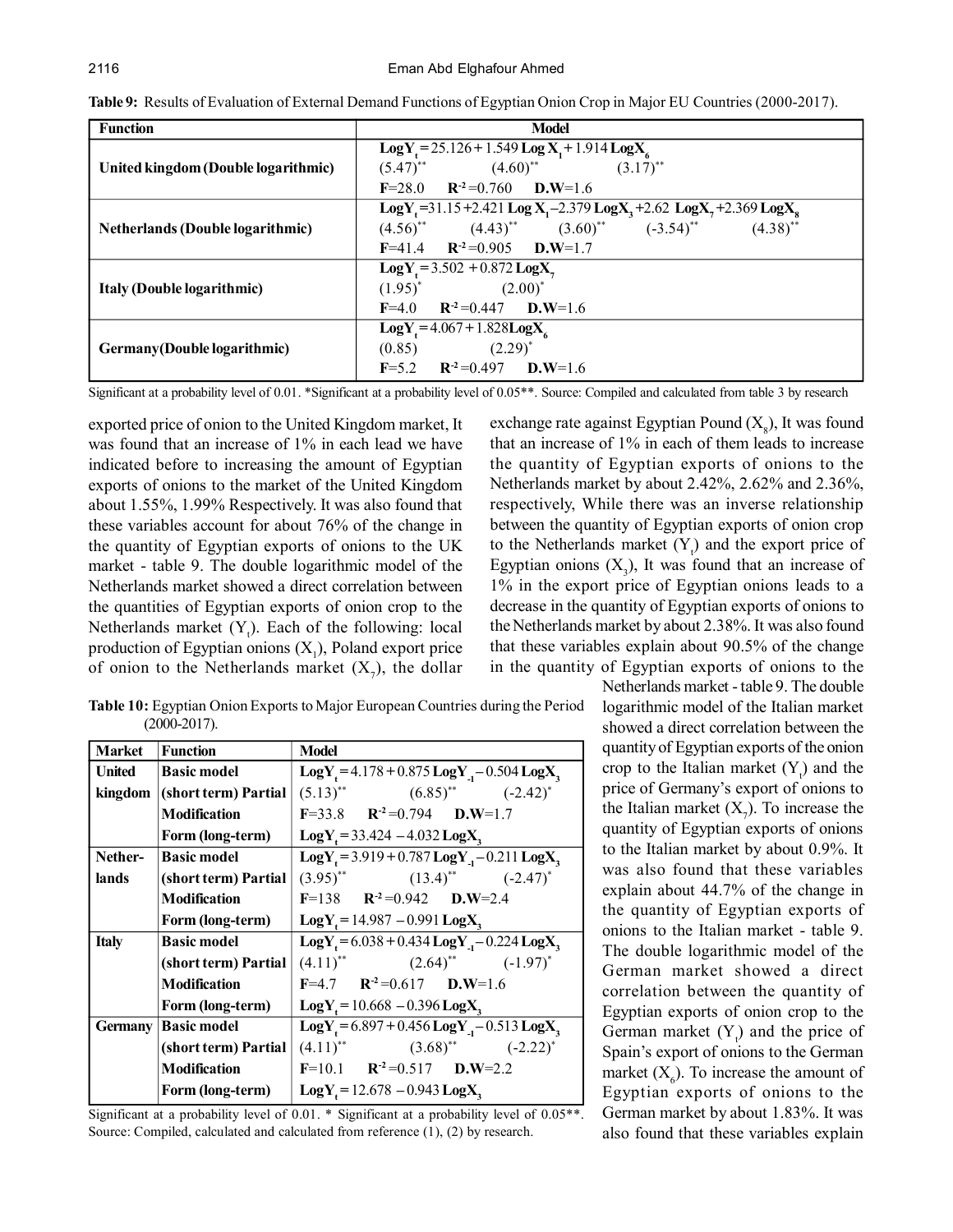| Variable                                  | Arima        |                                | <b>Statistical tests</b> |
|-------------------------------------------|--------------|--------------------------------|--------------------------|
|                                           | <b>Model</b> | Roots of mean<br><b>Thales</b> |                          |
|                                           |              |                                | checksum squared errors  |
| Egyptian onion exports to UK              |              | 0.17                           | 4.318                    |
| Egyptian onion exports to the Netherlands |              | 0.10                           | 3.696                    |
| Egyptian onion exports to Italy           |              | 0.29                           | 2.6752                   |
| Egyptian onion exports to Germany         |              | 0.40                           | 1.585                    |

**Table 11:** Standards and tests to select the best models to predict the amount of Egyptian onions for the most important EU countries exports until 2023.

Source: Compiled and calculated from table 10 by research.

about 49.7% of the change in the quantity of Egyptian exports of onions to the German market - table 9.

**Fifth:** the standard estimate of the desired and targeted level of Egyptian onion exports to the most important European countries: The quantity of Egyptian onion exports to the main European target countries  $(Y_t)$ is determined by a economic factors set, the most important of which are: (1) Egyptian onion exports to the most important European countries in the previous year  $(Y_{t-1})$ , (2) export price of onion Egyptian dollars / ton  $(X_3)$ and when we do *Multiple Regression Analysis* for Specific explanatory variables for Egyptian onion exports to the most important European countries during the period (2000-2017) showing double logarithmic models short-term advantage and they have been converted into long-term models by Adjustment Coefficient, Where Nerolov's partial modification model is considered is one of the long-term dynamic models. Where  $\lambda$  represents Modification coefficient, its value ranges from zero to the one Its value near zero indicates that a small part of the imbalance between the actual situation and Equilibrium, it is adjusted within one period time as for the value near the right one. It indicates that a large part of the gap between the actual situation and his desired and targeted counterpart. It is covered within one period time, there for, value of  $(\lambda)$  determines the speed of adjustment or modification, but the average slow down period Adjustment Lag were equal  $(1-\lambda)$ .

It is clear from estimated Parameters for Standard model estimated for exports of Egyptian onions to the most important European countries so the value of  $(1-\lambda)$ . In the short-term standard model reached about 0.875, 0.787, 0,434, 0.456 for

United Kingdom, Netherlands, Italy, Germany respectively, so the adjustment coefficient  $(\lambda)$  is estimated at about 0.125, 0.213, 0.566, 0.544 for the markets of European countries respectively, Thus, the long-term model could be expressed in table number 10, the main determinants of Egyptian onion exports are evident to The most important European countries in the short and long term was the export price of Egyptian onions. for the estimated long-term standard model of Egyptian onion exports to the UK market. It was found that the most important determinants in the short and long run were the export price of Egyptian onions from the long-run standard economic model any change of Egyptian onions export price by 1% leads to change in trend reversal of Egyptian onion exports to UK target market by 4.03%.

For the long-run standard model estimated for Egyptian onion exports to the Netherlands market has shown that the most important determinants in the short and long run was the Egyptian onions exports price. It was found from the economic model of the standard longrun change that any rate of 1% in Egyptian onions exports price this leads to a change in the trend reversal of Egyptian onion exports to the Netherlands target market of 1% - table 10.

For the standard model for the long-run estimated exports of Egyptian onion market Italy. It was found that

> the most important determinants in the short and long run were the Egyptian onions exports price of, it was found from the economic model of the standard long-run change that the rate of 1% in the Egyptian onions exports price is lead to a opposite direction change in the Egyptian exports of onions to Italy market target about 0.4% rate - from table 10. As for the long-term standard model estimated for Egyptian onion exports to the German market, it was found that the most important determinants in the short and

**Table 12:** Predicting the quantity of Egyptian onion exports to the most important countries of the European Union per thousand tons until 2023.

| Years                       | UK   | <b>Netherland</b> | <b>Italy</b> | <b>Germany</b> |
|-----------------------------|------|-------------------|--------------|----------------|
| 2018                        | 1.88 | 4.40              | 3.29         | 0.47           |
| 2020                        | 3.01 | 5.19              | 4.44         | 0.26           |
| 2021                        | 1.53 | 5.21              | 9.55         | 0.15           |
| 2022                        | 1.91 | 5.42              | 4.28         | 0.26           |
| 2023                        | 2.83 | 5.61              | 4.49         | 0.26           |
| Amount of change for 2018   |      |                   |              |                |
| Percentage change from 2018 |      |                   |              |                |
| Theil Inquality Test        |      |                   |              |                |

Source: Compiled and calculated from table 10 by research.